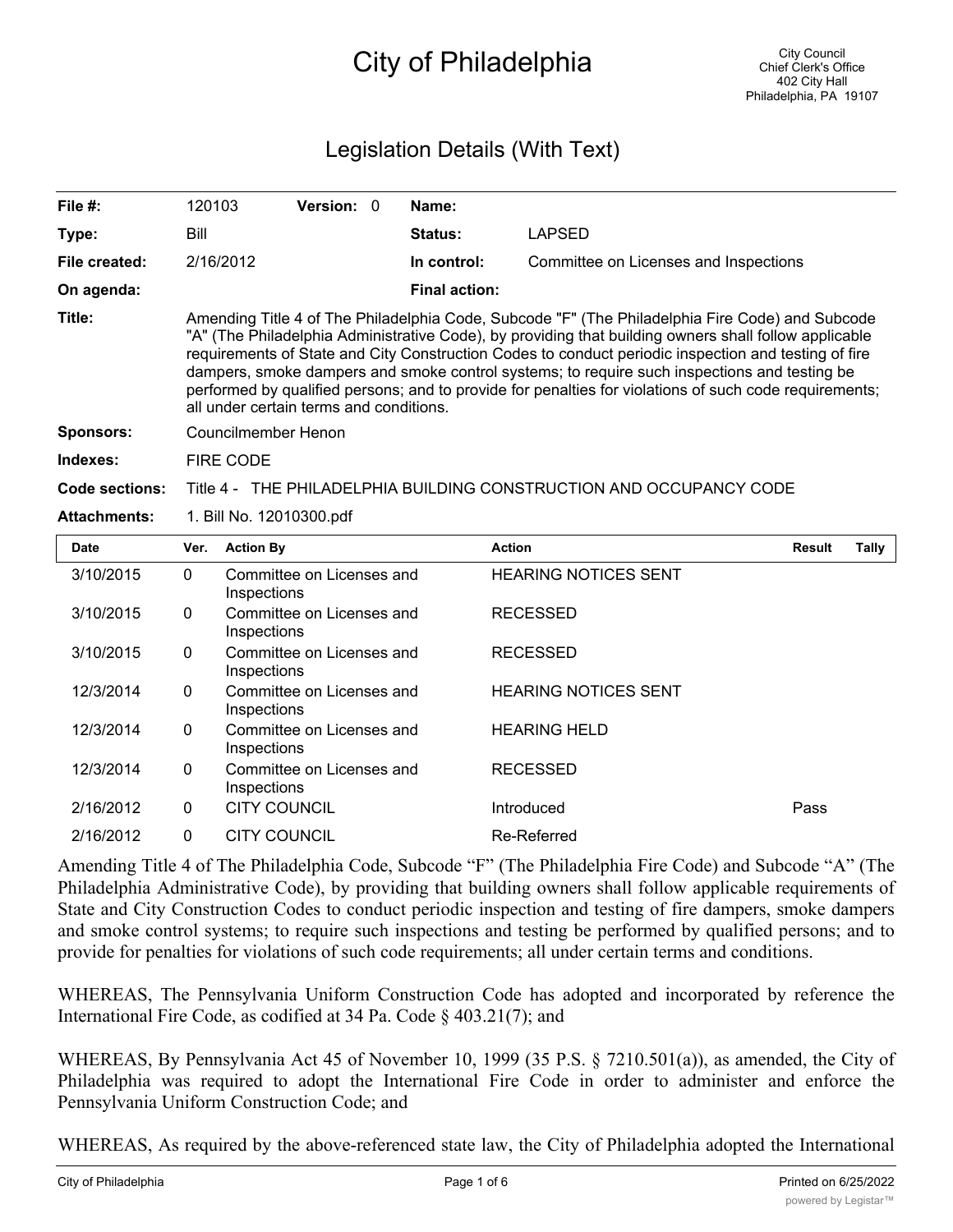Fire Code, as codified at Title 4, Subcode "F" of The Philadelphia Code, including recent updates to this Code; and

WHEREAS, In accordance with applicable State and City laws, as well as related manufacturer recommended installation, testing and inspection methods, building, and fire and mechanical industry codes and standards, fire dampers, smoke dampers and smoke control systems are installed in the ductwork of the heating, ventilating and air-conditioning systems of buildings throughout the City of Philadelphia and such devices must be installed and maintained in accordance with specific requirements to prevent the spreading of fire and smoke through a building's ductwork, which has been documented as a means by which fire and smoke can spread to areas beyond the fire's origin; and

WHEREAS, The International Fire Code  $\S$  703.1.2, incorporated by applicable State and City laws, specifically requires that fire dampers, smoke dampers and smoke control systems be installed, inspected, tested and maintained in accordance with National Fire Protection Association (NFPA) Standards 80 and 105.

WHEREAS, Applicable NFPA Standards, which are key provisions incorporated into the International Fire Code to ensure fire and smoke safety, require periodic inspection and testing of fire dampers, smoke dampers and smoke control systems in accordance with the specifications of NFPA Standard 80, Chapter 19.4; NFPA Standard 90A, Chapter 5.4.8; NFPA Standard 92A, Chapter 8.6; NFPA Standard 92B, Chapter 8.4; and NFPA Standard 105, Chapter 6.5; and

WHEREAS, Faulty and inoperable fire dampers, smoke dampers and smoke control systems are likely to exist in the City of Philadelphia without periodic inspection and testing as required by law and applicable industry codes and standards; and

WHEREAS, The failure of building owners to properly perform periodic inspection and testing of fire dampers, smoke dampers and smoke control systems is detrimental to the health, safety and welfare of the people of the City of Philadelphia, and the dwellings and businesses thereof, and visitors thereto; now, therefore

*THE COUNCIL OF THE CITY OF PHILADELPHIA HEREBY ORDAINS:*

SECTION 1. Title 4, Subcode "F" of The Philadelphia Code is amended to read as follows:

#### TITLE 4. THE PHILADELPHIA BUILDING CONSTRUCTION AND OCCUPANCY CODE

\* \* \*

SUBCODE "F" (THE PHILADELPHIA FIRE CODE)

\* \* \*

#### CHAPTER 7 FIRE-RESISTANCE-RATED CONSTRUCTION

\* \* \*

*SECTION F-705 PERIODIC TESTING OF FIRE DAMPERS, SMOKE DAMPERS AND SMOKE CONTROL SYSTEMS*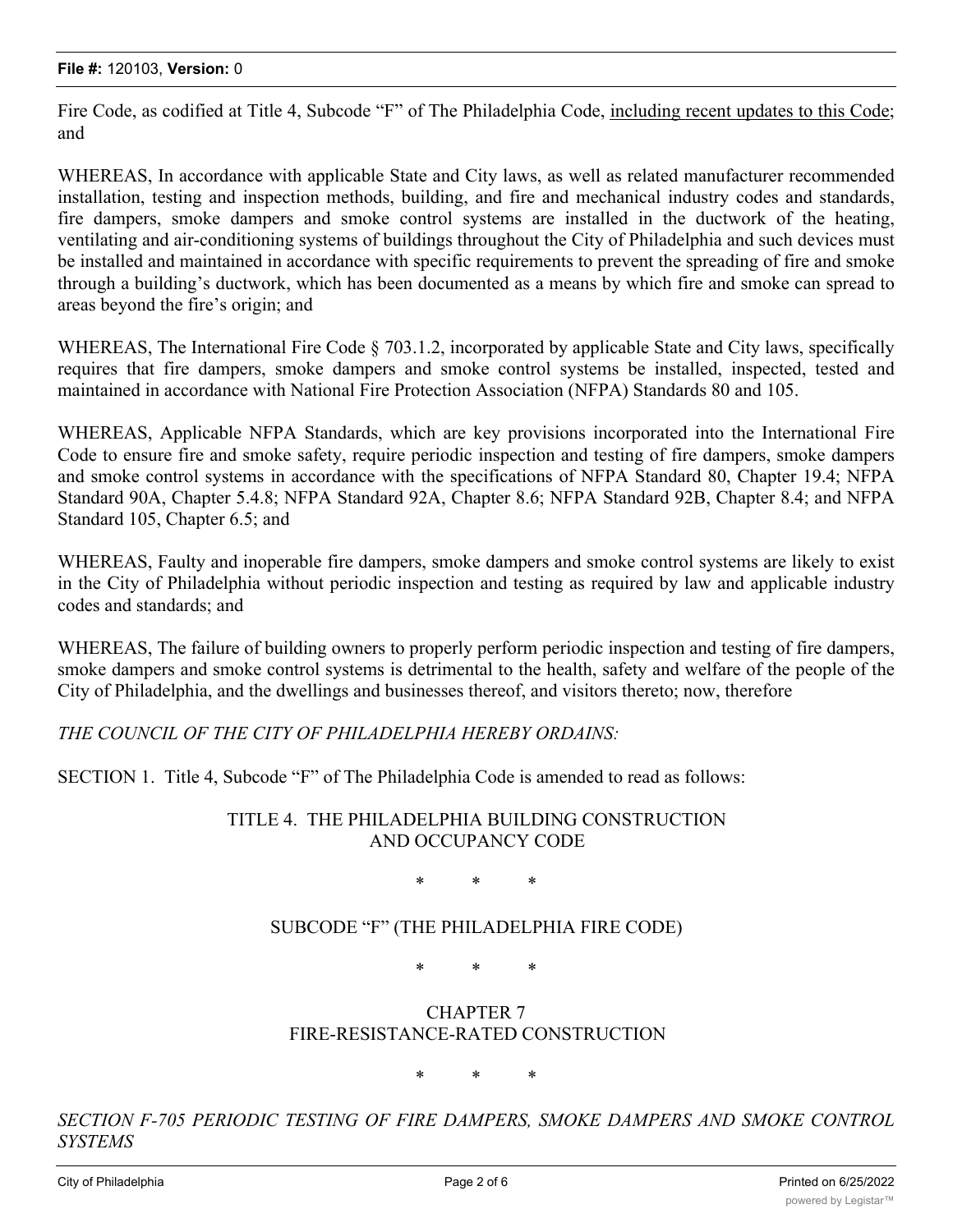#### *F-705.1 Definitions.*

*As used in this Section the following terms have the following meanings:*

- *(1) "Fire Damper" means equipment as defined in Section 3.3.48 of NFPA of Standard 80 and includes devices installed in air conditioning systems to close automatically upon detection of heat, to interrupt migratory airflow and to restrict the passage of flames. A fire damper shall also include a combination fire/smoke damper system.*
- *(2) "NFPA" means the National Fire Protection Association.*
- *(3) "Smoke Control System" means equipment in a smoke-control or smoke-management system as defined in Section 3.3.11 of NFPA Standard 92A and NFPA Standard 92B, including engineered systems that use mechanical fans to produce pressure differences across smoke barriers to inhibit smoke movement.*
- *(4) "Smoke Damper" means equipment as defined in Section 3.3.1 of NFPA Standard 105, and includes devices installed in air conditioning systems to control the movement of smoke. A smoke damper shall also include a combination smoke/fire damper system.*

*F-705.1.2 Periodic Testing.*

- *(1) Fire dampers, smoke dampers and smoke control systems shall be installed, inspected, tested and maintained in accordance with this Code, manufacturers' guidelines and the applicable industry standards, including NFPA standards and specifically NFPA Standards 80, 90, 92A, 92B and 105.*
- (2) Building owners shall inspect and test all fire dampers at least once every four years and at least once *every six years for hospitals. Newly installed fire dampers shall be inspected and tested within one year of installation. Inspections and tests*ltrch *required under this subsection shall be conducted in accordance with Section 19.4 of Chapter 19 of NFPA Standard 80.*
- (3) Building owners shall inspect and test all smoke dampers at least once every four years and at least *once every six years for hospitals. Newly installed smoke dampers shall be inspected and tested within one year of installation. Inspection and tests under this subsection shall be conducted in accordance with Section 6.5 of Chapter 6 of NFPA Standard 105.*
- (4) Building owners shall inspect and test all smoke control systems at least once every six months or *twelve months, as required under the applicable NFPA standard. Newly installed smoke control systems shall be inspected and tested within one year of installation. Inspection and tests under this subsection shall be conducted in accordance with Section 8.6 of Chapter 8 of NFPA Standard 92A.*
- *(5) Forms for the inspection and testing reporting under this Section shall be prepared by the Department of Licenses and Inspections, and shall include information specified in International Fire Code Section F-705.1.2 and Section 19.4.9 of Chapter 19 of NFPA Standard 80 (for fire dampers and combination fire/smoke dampers) and Section 6.5.11 of Chapter 6 of NFPA Standard 105 (for smoke dampers) and Section 8.6.3 of Chapter 8 of NFPA Standard 92A and Section 8.4.5.1 of Chapter 8 of NFPA Standard 92B (for smoke control systems).*
- *(6) Reporting forms required by this Section shall be maintained on the property and made available for inspection upon request by an official of the Fire Department or the Department of Licenses and*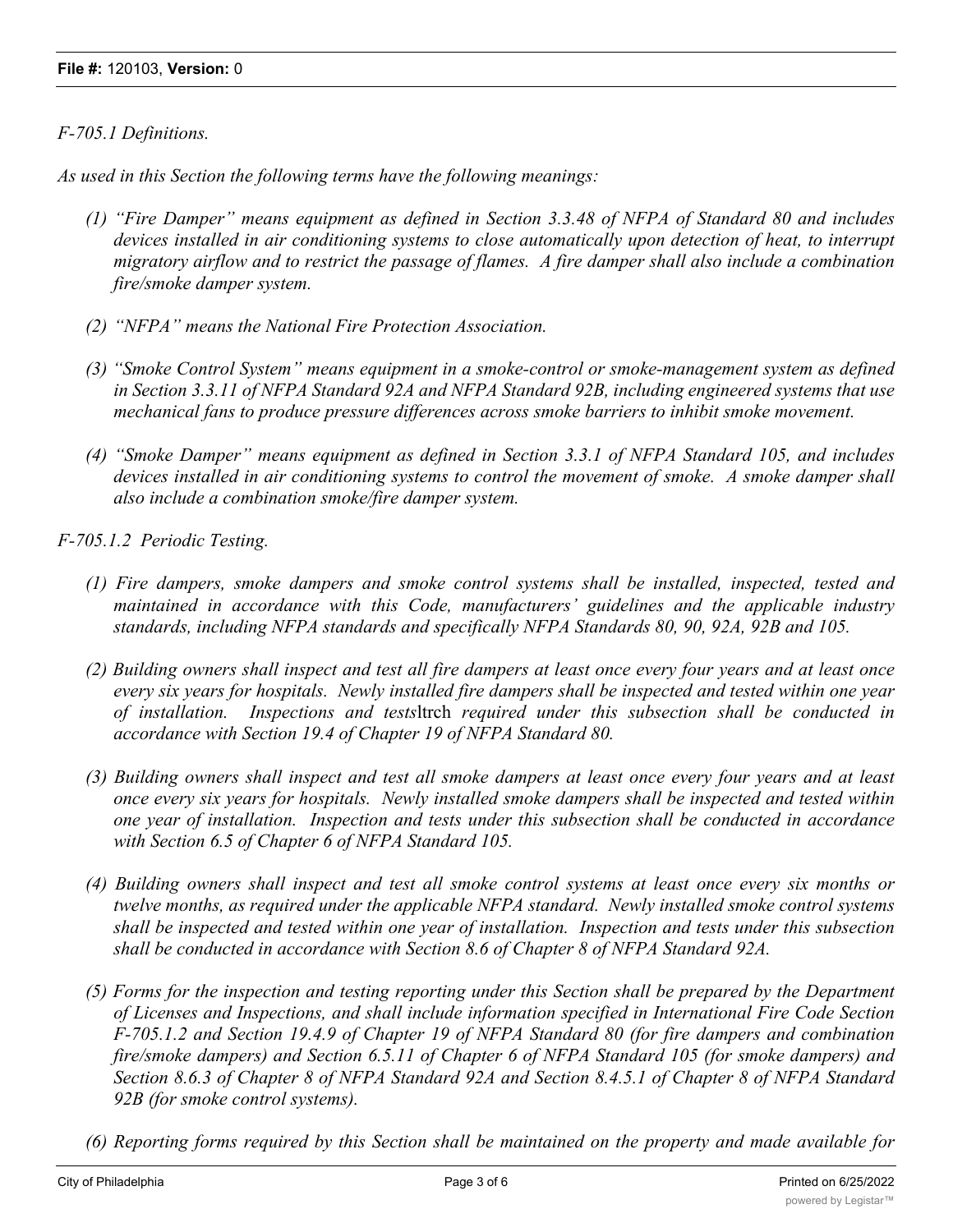*inspection upon request by an official of the Fire Department or the Department of Licenses and Inspections.*

- *F-705.1.3 Requirements of Testing*
	- (1) Inspections and tests under this Section shall be performed by a contractor approved by and registered *with the Department of Licenses and Inspections. Such contractor shall meet the following qualifications:*
		- *(a) Has expertise in fire protection engineering, mechanical engineering and certification as air balancers in accordance with the requirement of Section 8.6.2 of Chapter 8 of the NFPA Standard 92A and Section 8.4.5 of Chapter 8 of the NFPA Standard 92B.*
		- *(b) For inspection and testing of fire and smoke dampers, employ only persons who have been certified as Sheet Metal Technicians by the Department of Licenses and Inspections in accordance* with Title 9,  $\S$  9-3001, et. seq. of The Philadelphia Code and are certified to inspect and test fire and *smoke dampers by a third party accreditation program; or*
		- *(c) For inspection and testing of smoke control systems, employ only persons who have been certified as Sheet Metal Technicians by the Department of Licenses and Inspections in accordance with Title 9, § 9-3001, et. seq. of the Philadelphia City Code, and who have obtained air balancer certifications from a third party accreditation program for testing, adjusting and balancing systems.*
	- (2) If an inspection or test reveals compliance with the requirements of this Section, the person performing *the inspection or test shall execute a Compliance Certification which shall verify such compliance, and provide the name of the individual(s) conducting the inspection or test and his/her employer, the name* of the building owner and address of the property, the location of all smoke dampers, fire dampers and *smoke control systems inspected or tested, and the date of the inspection or test.*
	- (3) In the event an inspection or test reveals deficiencies in smoke dampers, fire dampers or smoke control *systems, the person(s) who conducted the inspection or test shall prepare a Deficiency Report for the building owner identifying the nature of the deficiency and reasons for non-compliance. The building* owner shall, within 120 days of the date of the inspection or test, take necessary steps to ensure the *defective equipment is replaced or repaired and that compliance with the requirements of this Section has been achieved.*
	- *(4) Copies of Deficiency Reports shall be provided to the Department of Licenses and Inspections. In addition to indentifying the location and nature of the deficiency, the report shall contain the name of the individual(s) conducting the inspection or test and his/her employer, the name of the building owner and address of the property, the location of all fire dampers, smoke dampers and smoke control systems inspected or tested, and the date of the inspection or test.*
	- *(5) Tests and inspections of fire dampers, smoke dampers and smoke control systems shall be conducted in accordance with the technical specifications and required time periods specified by NFPA Standards 80, 90, 92A, 92B, and 105, as applicable.*
- *F-705.1.4 Non-Compliance, Violations.*

*Each day of non-compliance with the requirements of this Section shall constitute a separate violation*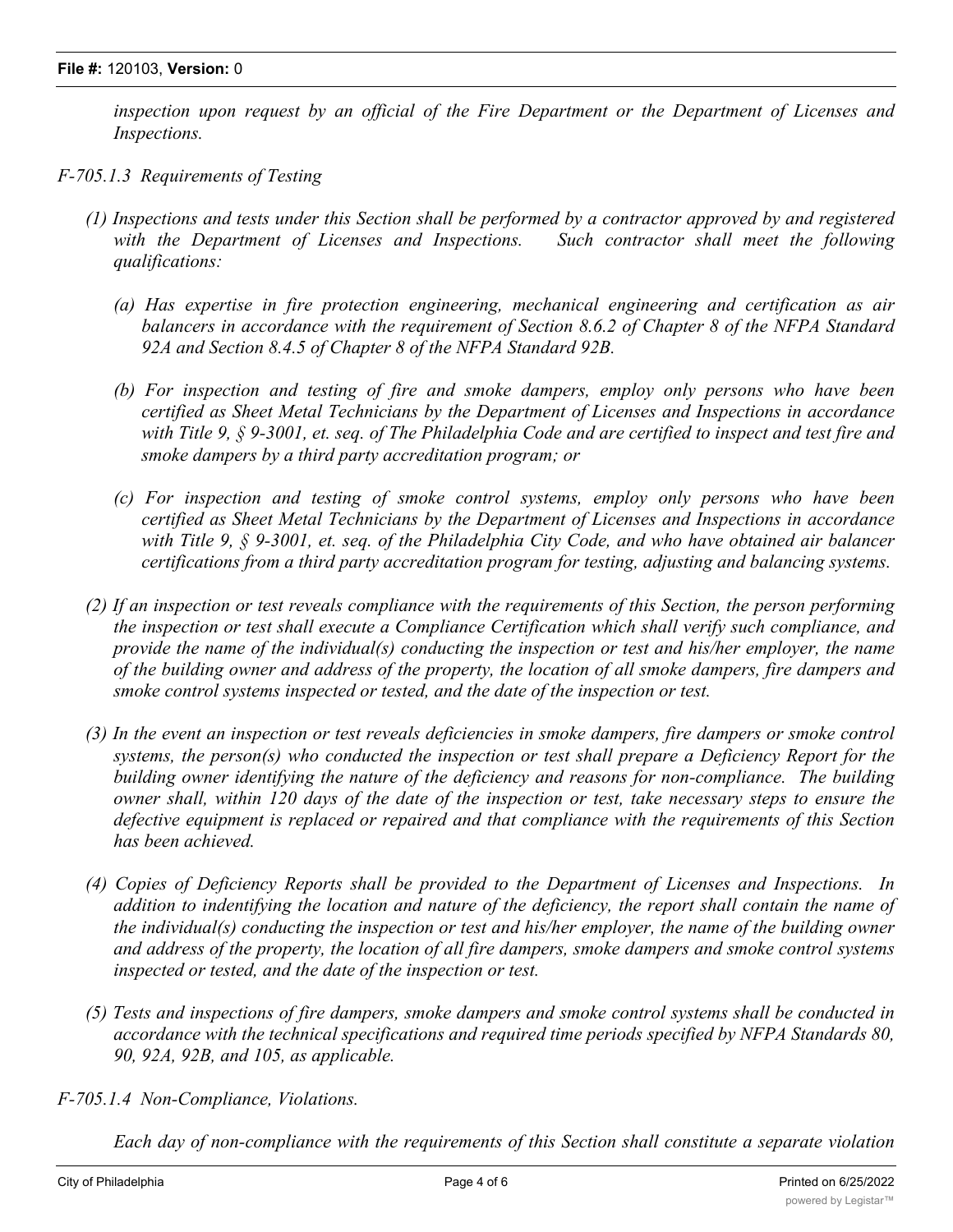*for which a separate fine shall be assessed.*

*F-705.1.5 Willful Violations.*

*In addition to any applicable civil or criminal penalties provided by law, in the event that the Department of Licenses and Inspections determines that a willful violation of this Section has been committed, it shall revoke the Business Privilege License of any responsible person, corporation or other business entity. For purposes of this Section, a willful violation shall be considered any action taken with intent to violate the law or any action taken with deliberate ignorance or reckless disregard for the law.*

*F-705.1.6 Certification and Licensing.*

No person shall install, alter, repair, service or test smoke or fire dampers unless that person is certified to perform such work as required by Title 9,  $\S$  9-3001, et. seq. of the Philadelphia City Code and any *regulations issued pursuant thereto.*

SECTION 2. Title 4, Subcode "A" of The Philadelphia Code is amended to read as ollows:

#### TITLE 4. THE PHILADELPHIA BUILDING CONSTRUCTION AND OCCUPANCY CODE

\* \* \*

### SUBCODE "A" (THE PHILADELPHIA ADMINISTRATIVE CODE)

\* \* \*

#### CHAPTER 6 PENALTIES

SECTION A-601 FINES

A-601.1 Basic Fines: Any person who violates any provision of this code or the technical codes or regulations adopted thereunder; or fails to comply with any order issued pursuant to any Section thereof; or who shall erect, construct, install, remove, alter or repair a structure, mechanical equipment or system in violation of the approved construction documents or directive of the code official or of a permit or certificate issued under the provisions of this code or the technical codes, shall be subject to a fine of not less than \$150.00 and not more than \$300.00 for each offense.

A-601.2 Fines for Class II offenses: Notwithstanding subsection A-601.1, any person who violates any of the following provisions shall have committed a Class II offense and be subject to the fines set forth in subsection 1 -109(2) of The Philadelphia Code:

1. F-106.4 (Rendering equipment inoperable);

- 2. F-106.4.1 (Fire Department notification);
- 3. F-104.2.2 (Obstructing operations);

4. F-106.7 (Obstructions);

5. F-307 (Open Burning and Recreational Fires);